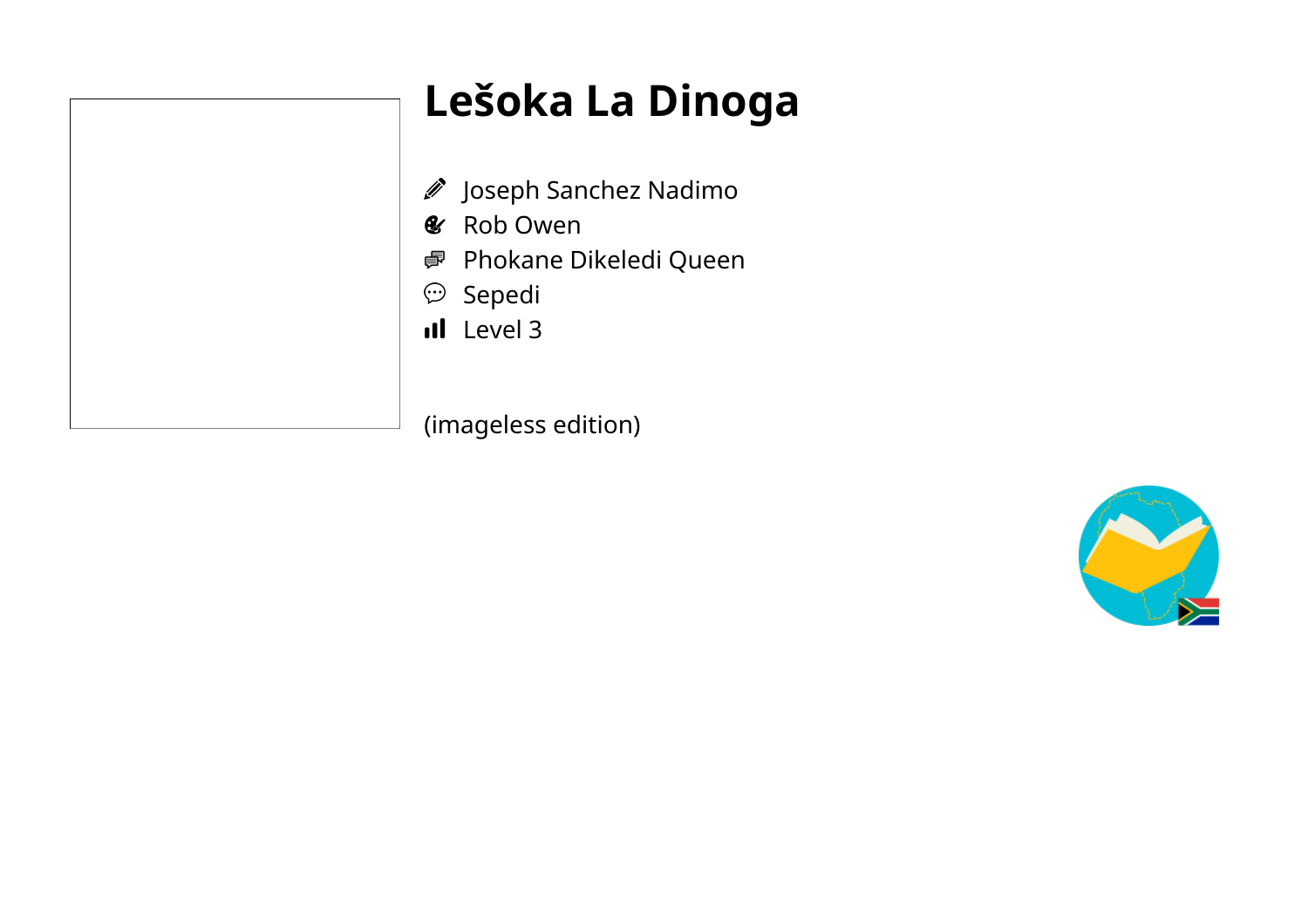Motsana wa Sinyaire o dikaneditšwe ke dithabana. Dinoga tše dintši di dula lešokeng leo gona dithabaneng tšeo. Badudi ba motsana woo ba bitša noga ye kgolokgolo ka leina la Unyalego. Noga ye e be e tšhoša batho ba bantši kage e be e kgona go metša dipudi le dinku.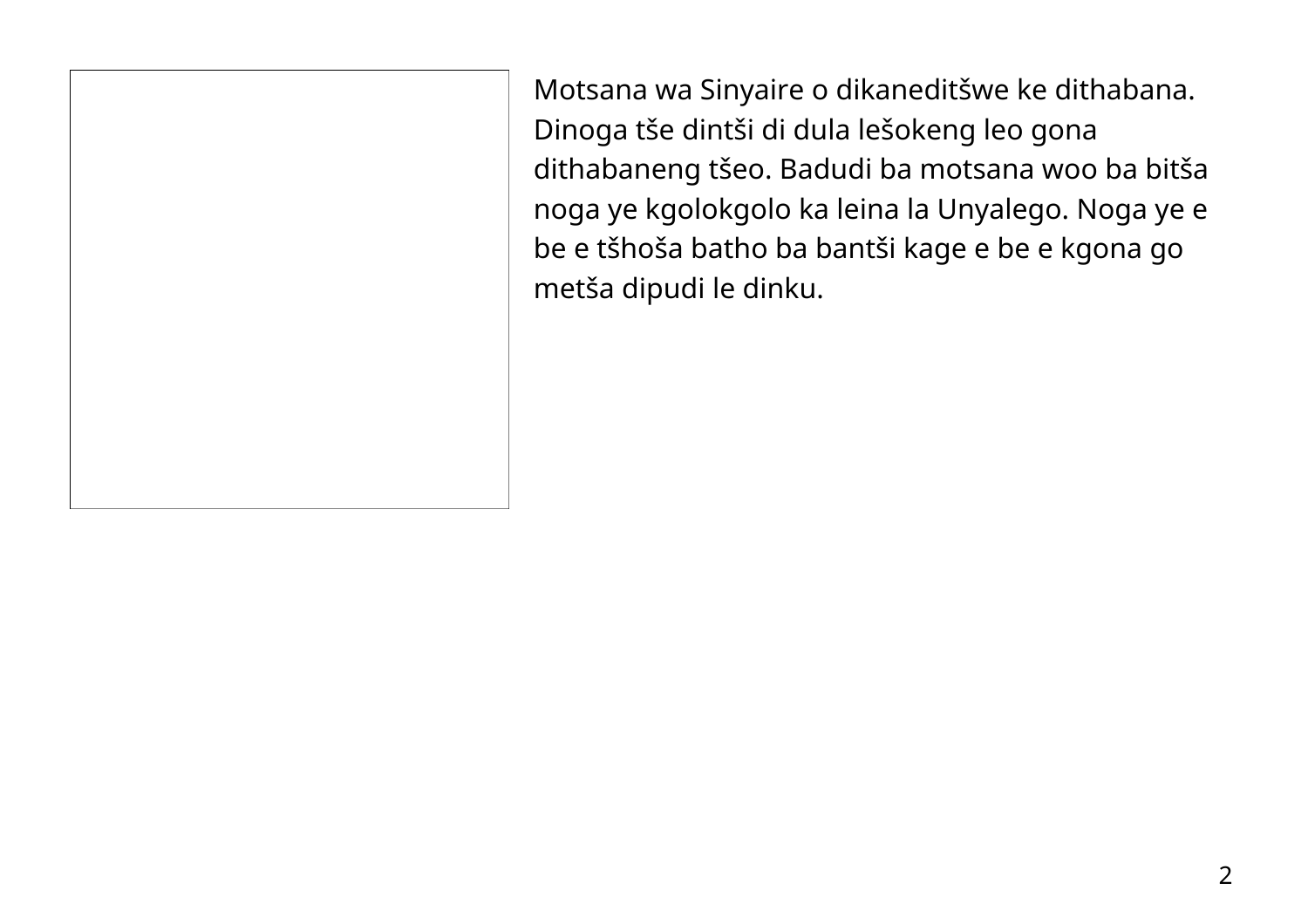Ka letšatši le lengwe Apiyo, Ajoh le Atieno ba ileba ya lešokeng go nyaka dikgong. Koko wa bona a ba lemoša a re, "Le hlokomele Unyalego, noga ye kgolo. Le se ke la tšea selo kua lešokeng ge e se dikgong fela." Ajoh o ile a iphetoša ngwana wa go hloka tsebe go koko wa gagwe.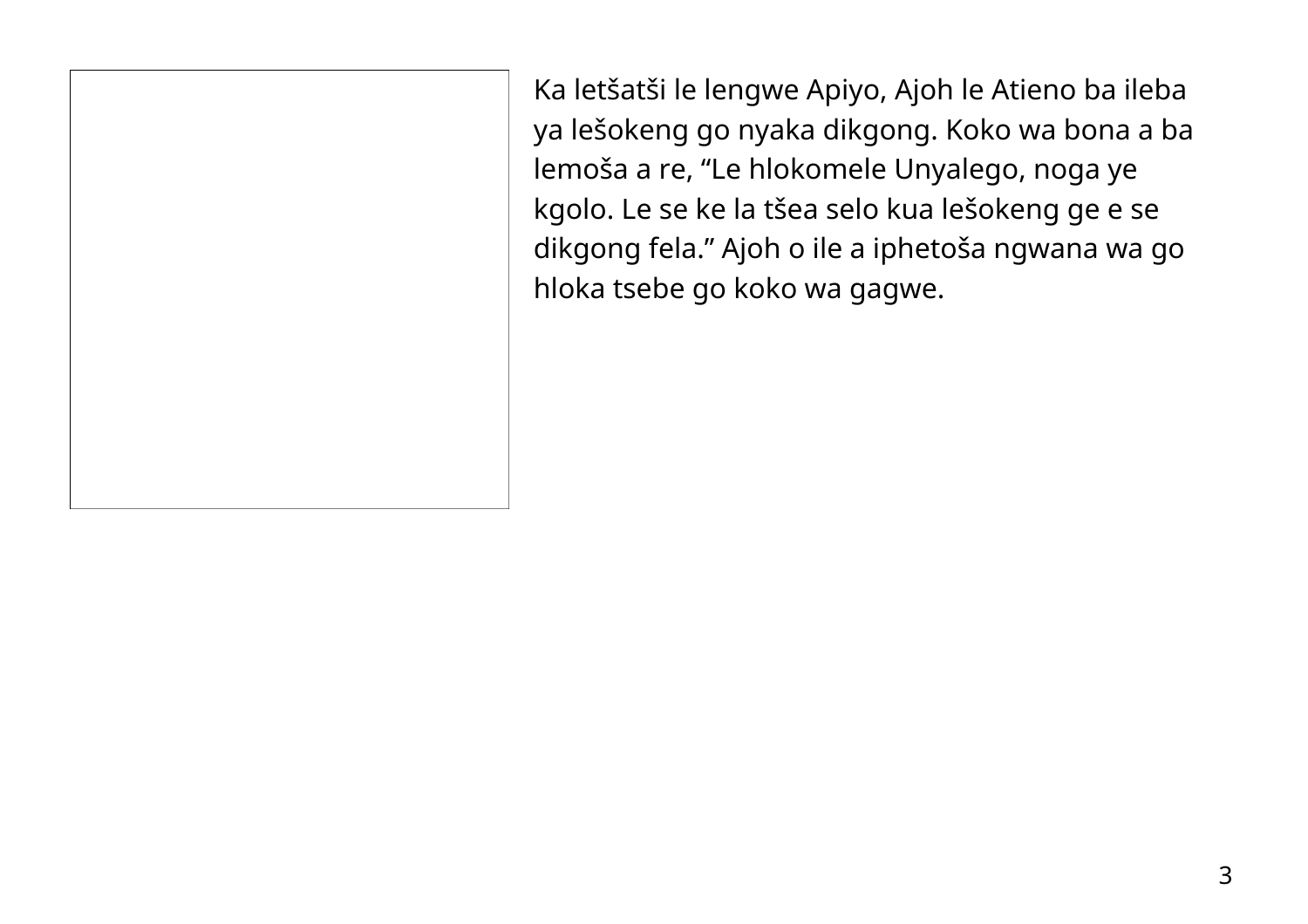Basetsana ba ile ba lokiša mphago wa maswi, dipanana, merepa le meetse. Ba ile ba tšea dithapo tša go bofa dikgong le selepe sa go rema dikgong. Morago ba wela tsela go leba lešokeng.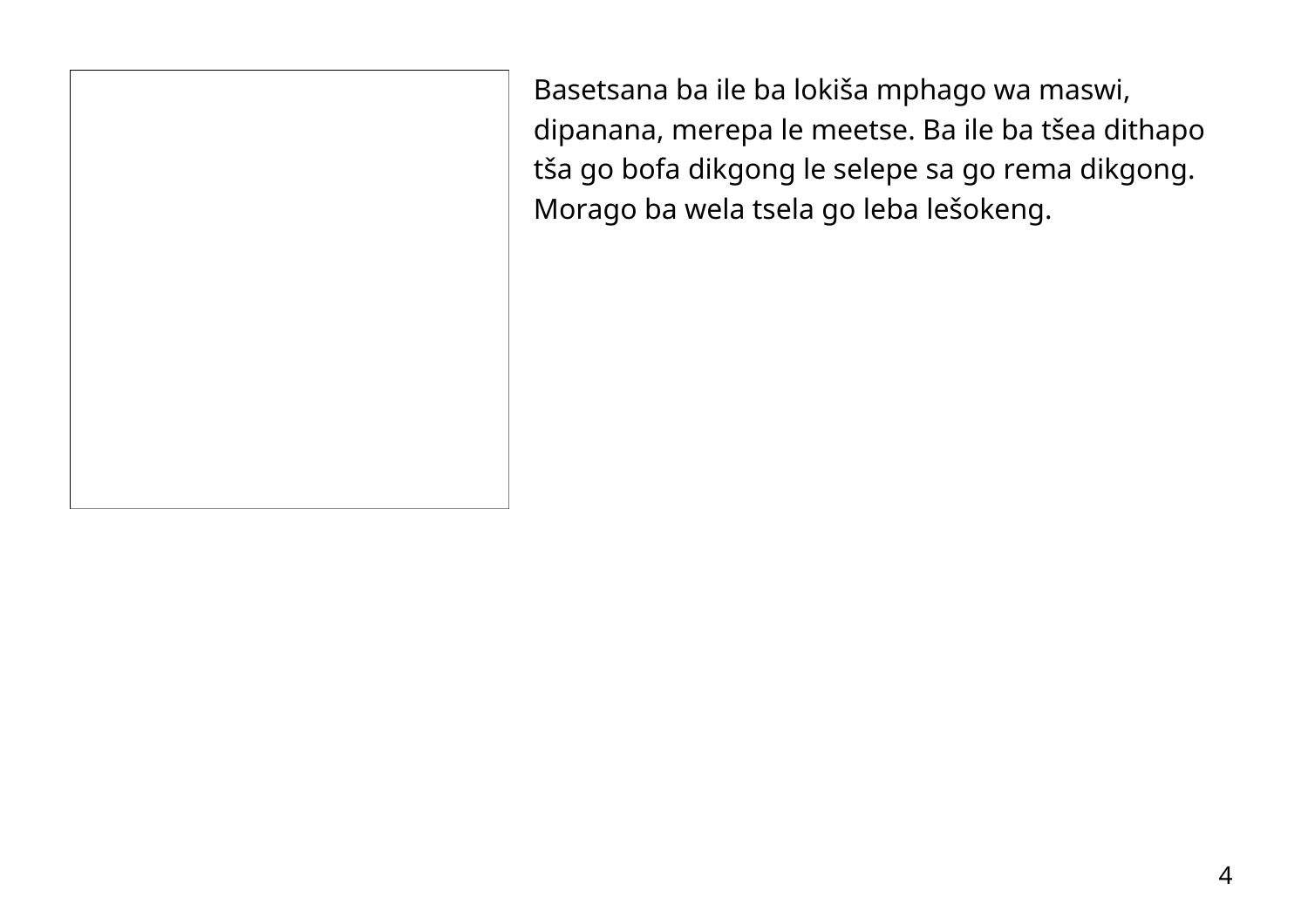Ba be ba itshwaretše mehlamo, ba bile ba itshegela geba le tseleng. Ka bjako, Apiyo, e lego yo mogolo go bona a re, "Homolang. Re fihla legaeng la Unyalego."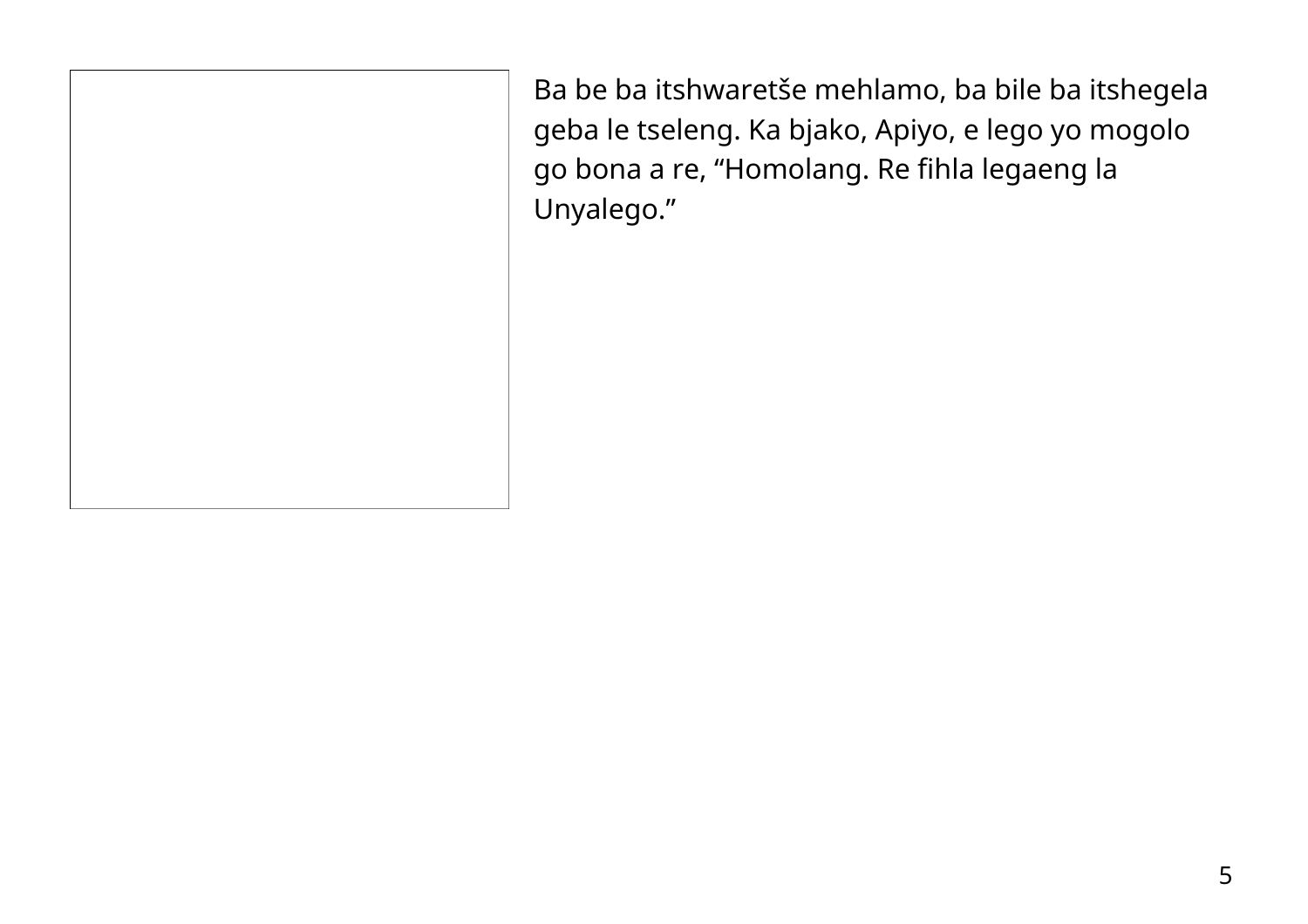Atieno a goelela ba bangwea re, "Bonang meno a gauta a Unyalego ke a. A re a tšeeng." Apiyo o ile a ba gopotša a re, "Le se ke la lebala temošo ya koko. Ga se ra swanela go tšea selo mo lešokeng ge e se go dikgong fela."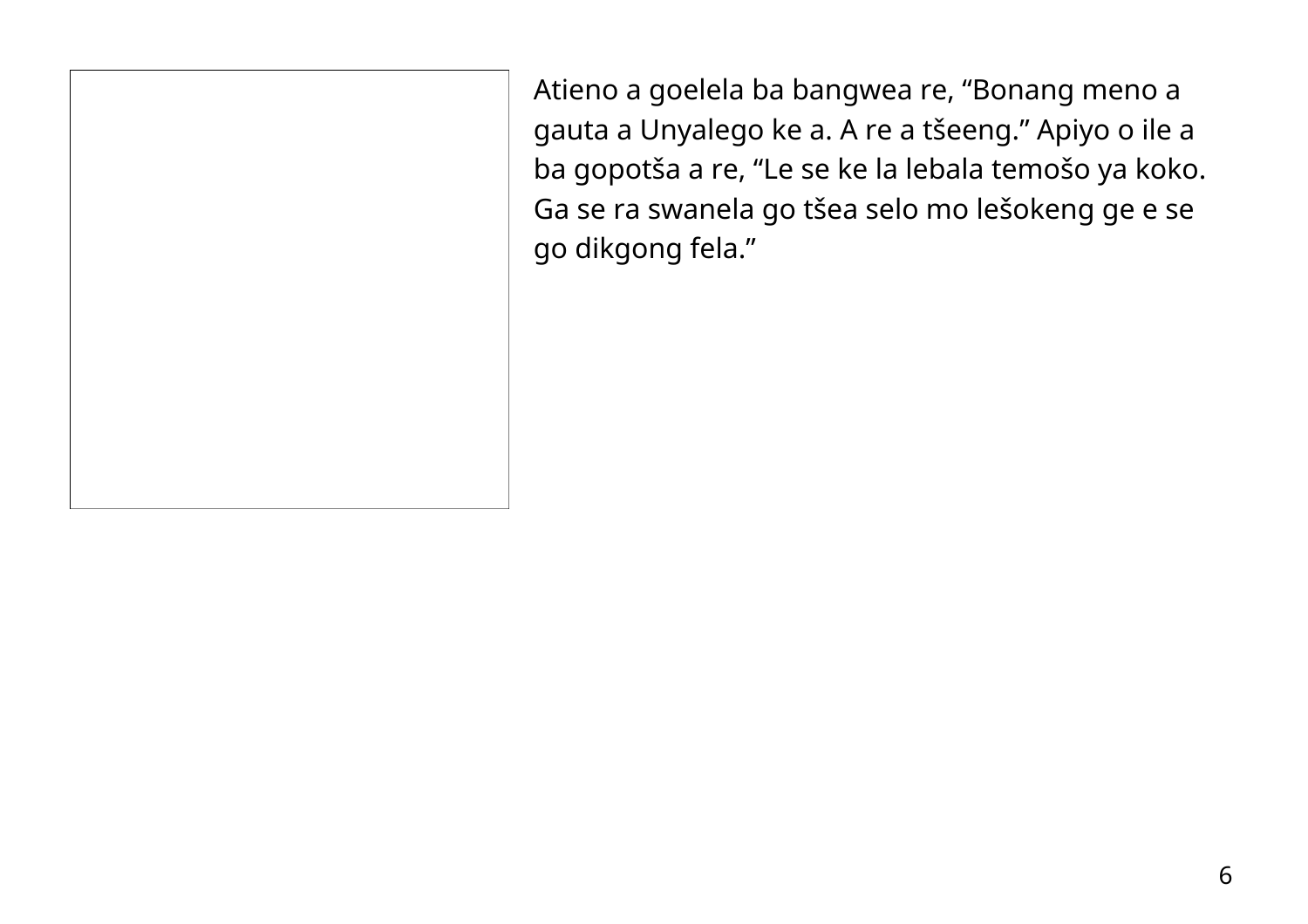Ajoh a re, "Koko ga ke mo tshepe. Ke nagana gore koko o leka go re thibela go hwetša seo re se nyakago. Koko o na le lehufa go rena. Nna ke tla a tšea meno a gauta." Bosesi ba gagwe ba be ba tshwenyegile ka seo. "Ajoh re go lemošitše," bona ba realo. Ajoh o be a se na taba le bona.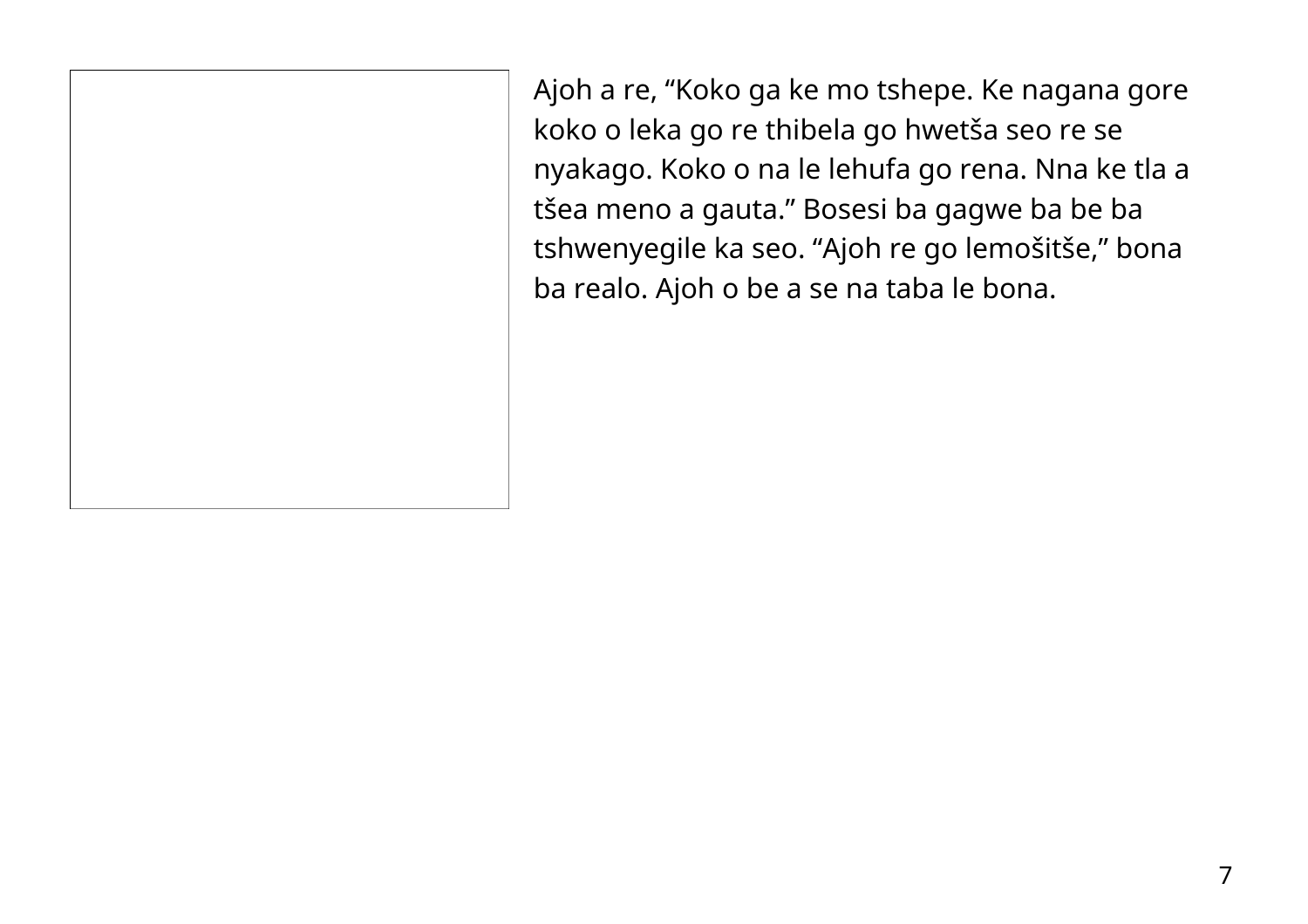Ka yona nako yeo, Unyalego ya tšwelela e nyakana le meno a yona. Noga e be e befetšwe kudu ka ge e sa hwetše meno a yona a gauta. Unyalego ya kwa basetsana ba bolela ba bile ba sega. E ile ya iphihla ka fase ga leswika ka thoko ga tsela fao basetsana ba tlogo feta gona.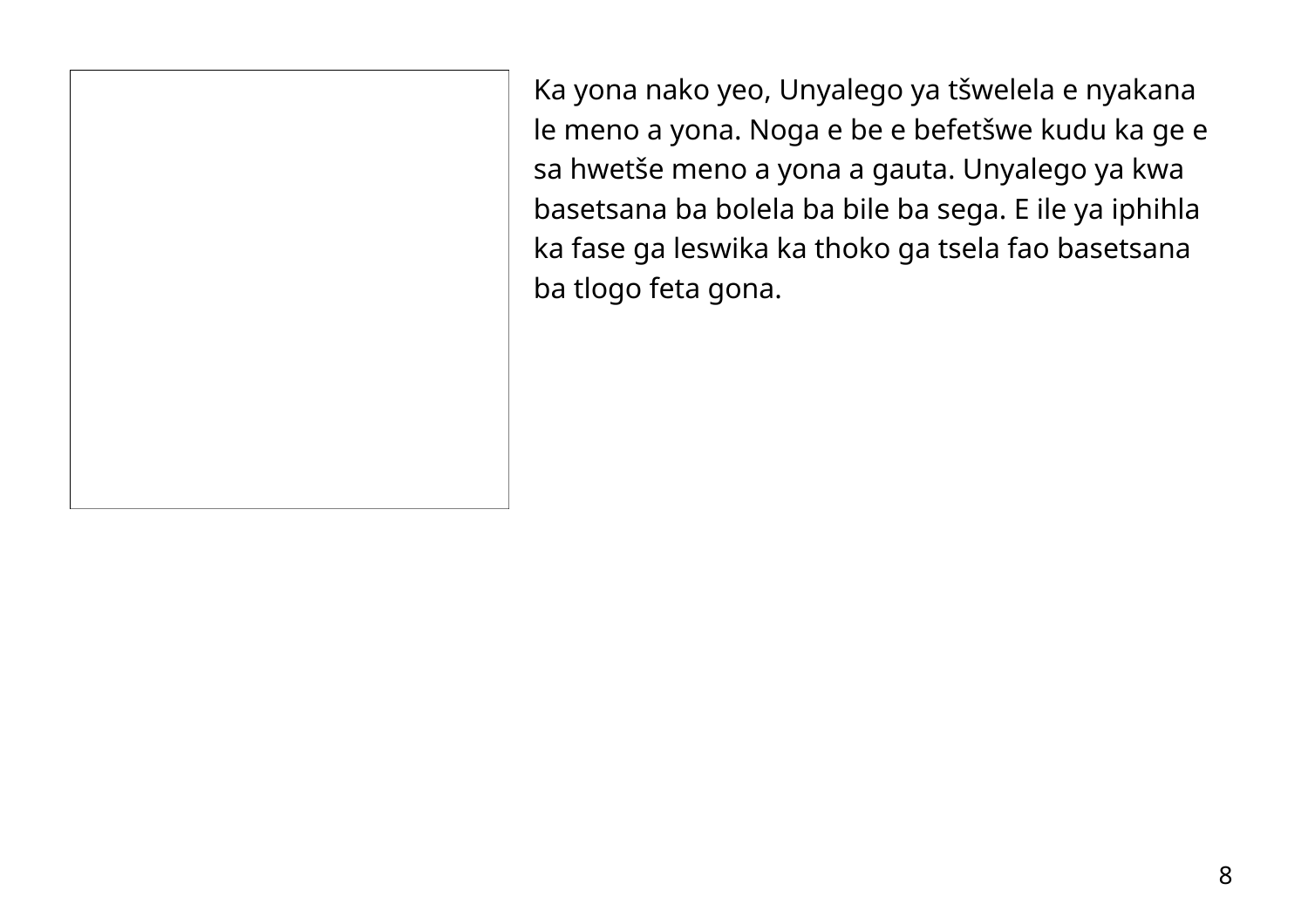Basetsana ba ile ba rwala dikgong tša bona dihlogong. Ka bjako ba kwa modumo wa "Sssssssss!" Ba ileba tšhoga kudu gomme ba leka go iphihla. E be e le Unyalego, e ahlamišitše legano e itokišetša go loma.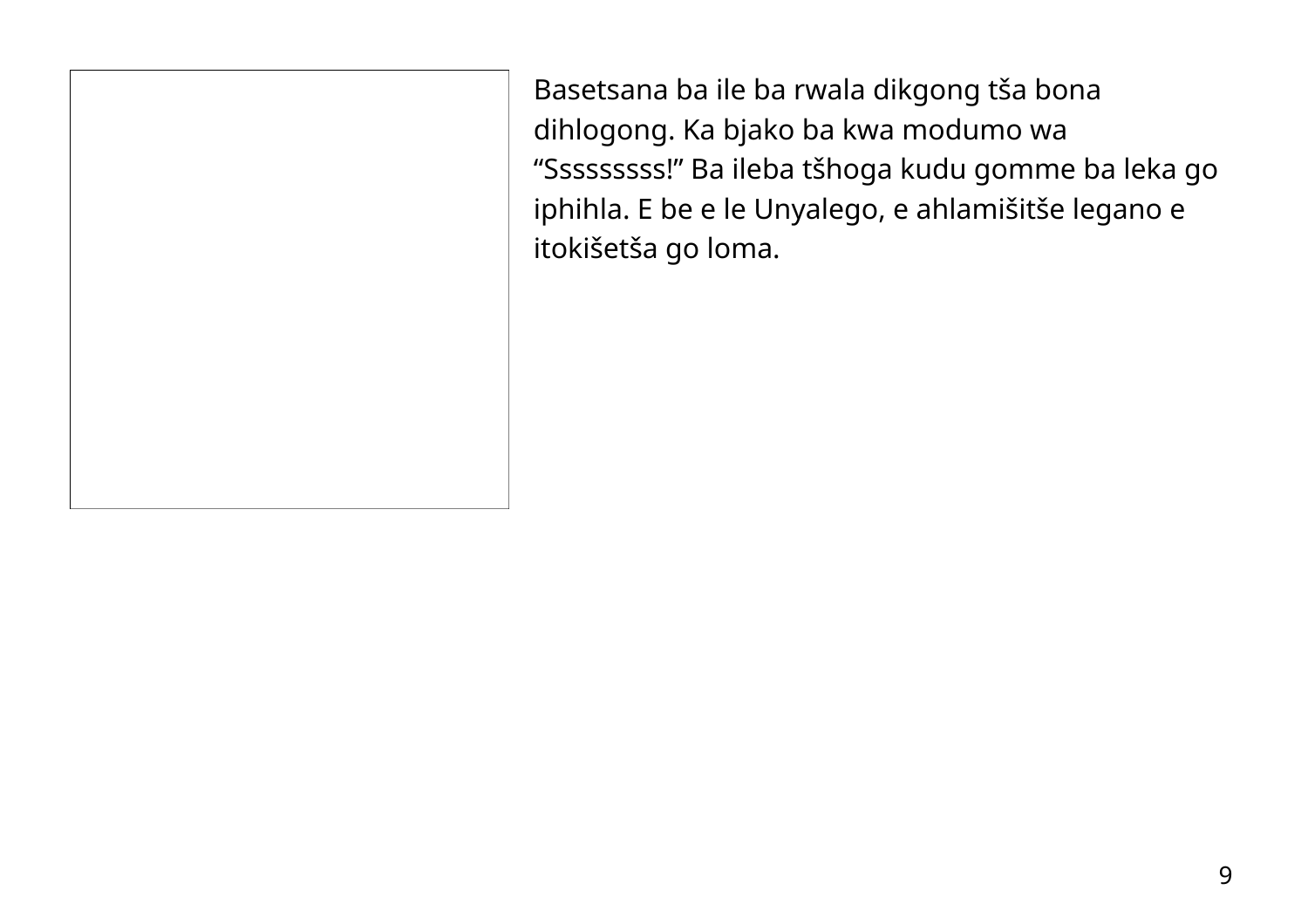Unyalego e ile ya botšiša basetsana ya re, "Ke mang yoo a tšerego meno a ka a gauta?" Basetsana ba homola. Noga e ile ya tšea sephetho sa go leka basetsana gore e hwetše yoo a tšerego meno a yona. "Yoo a se nago molato, o tla opela gabotse ntle le go dira diphošo. O tla ya gae ledikgong tša gagwe. Efela yoo a nago le molato, o tla dira diphošo. O tla ba dijo tšaka matšatši a mararo a go latela."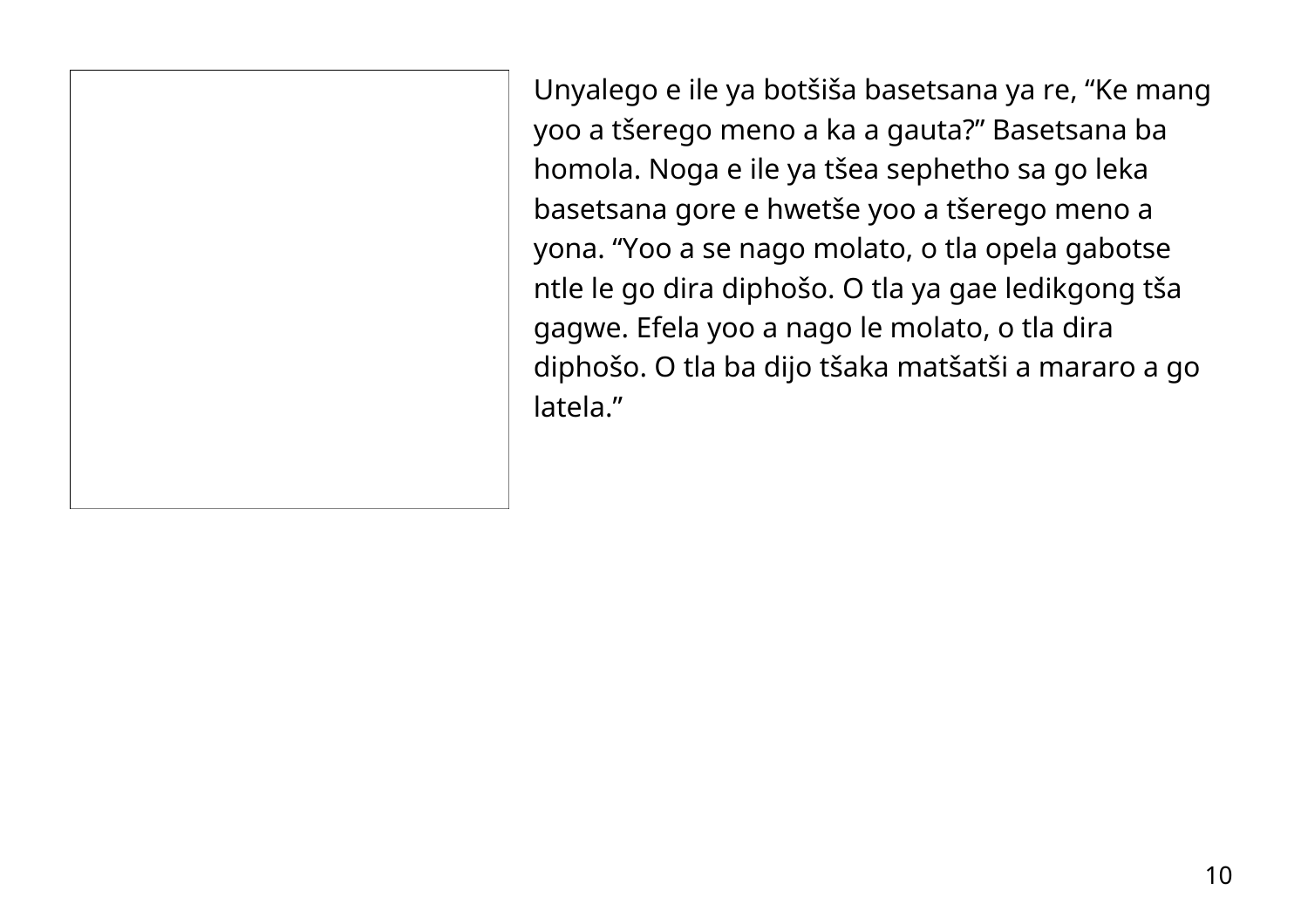Apiyo a thoma go opela ga botse ka lentšu la go hlweka. Morago gwa latela Atieno.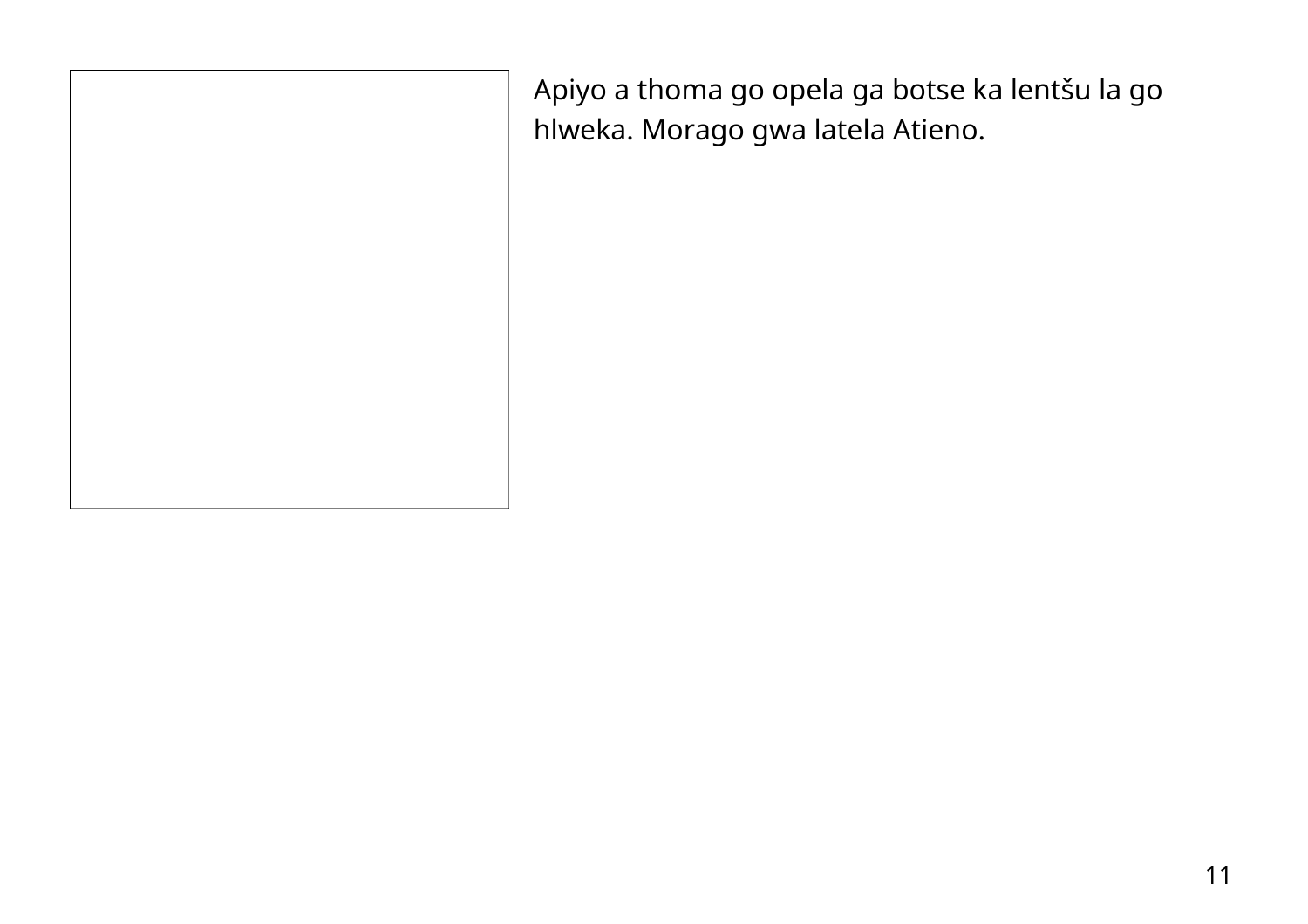Bofelelong e be e le Ajoh. O be a tšhogile. O ile a tla ka pele gomme a thoma go opela. Koša ya gagwe e be e le ya bošaedi le mantšu a yona a na le diphošo. Noga ya goeletša ya re, "Na ga o kgone go opela gabotse go swana le ba bangwe?" Noga ya lemoga gore Ajoh ke yena a tšerego meno a yona a gauta.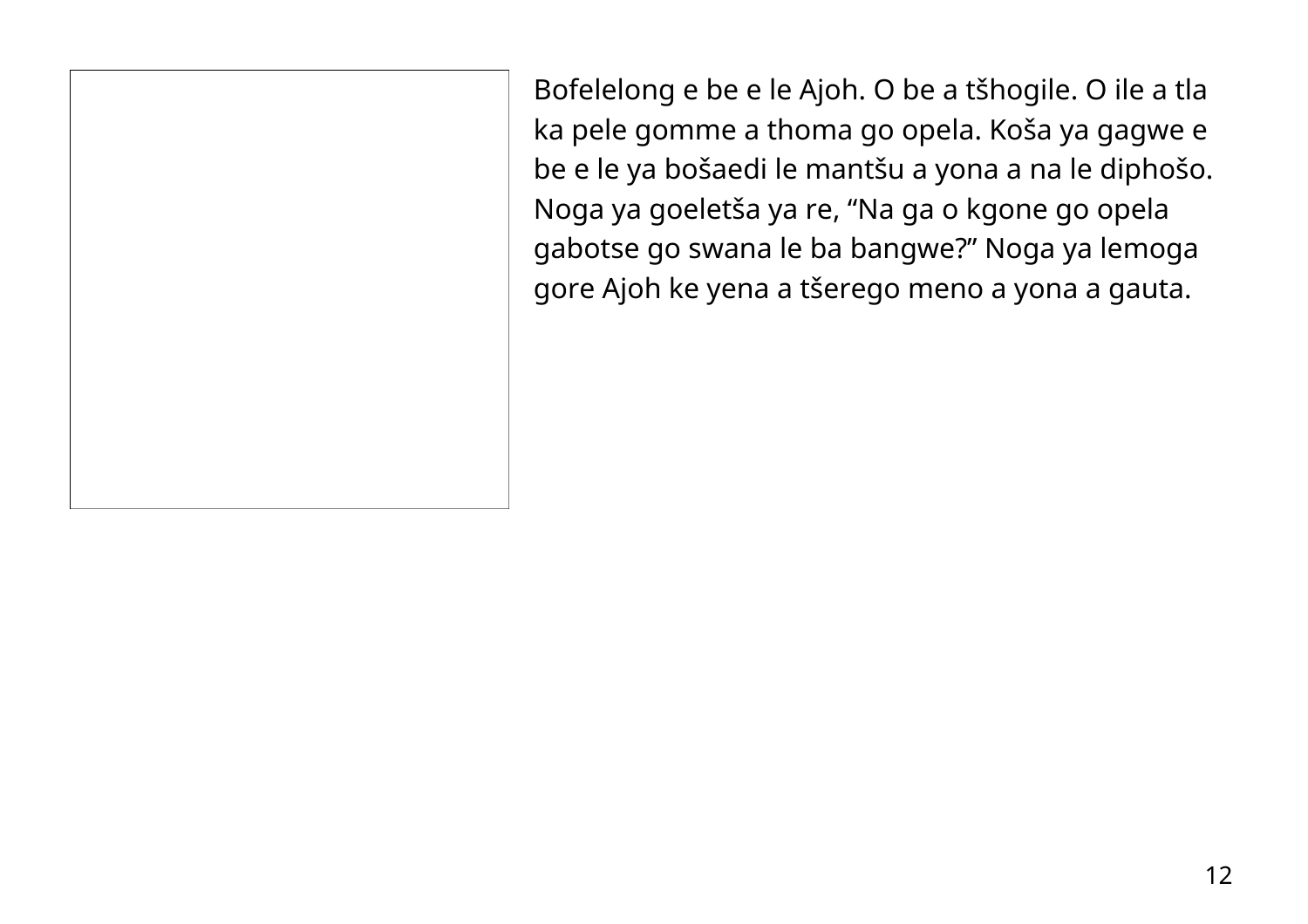| Unyalego e ileya metša Ajoh. Bana babo ba ileba<br>kitimela gae go hlaloša seo se diregilego. |
|-----------------------------------------------------------------------------------------------|
|                                                                                               |
|                                                                                               |
|                                                                                               |